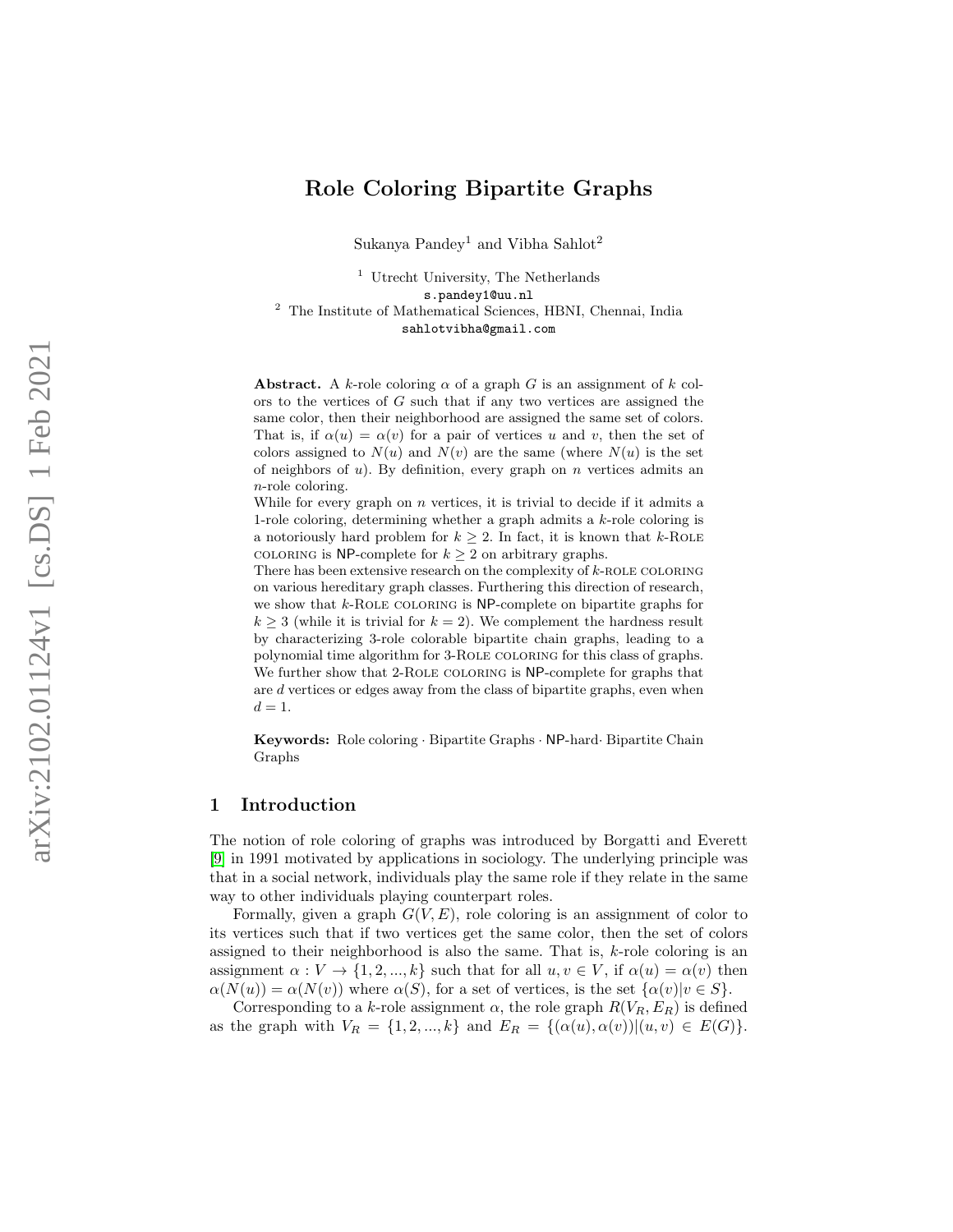Without loss of generality, we assume that each color in a role graph is assigned to some vertex in  $G$ . Then it is easy to see that when  $G$  is connected, the role graph R is also connected and  $|V_R| \leq |V|$ . Throughout the paper, we assume that the cardinality of the vertex set of G to be n. Also, for all  $v \in V(G)$ ,  $deg_G(v) \geq deg_R(\alpha(v)).$ 

We define the problem  $k$ -ROLE COLORING as follows,

| $k$ -ROLE COLORING                                                                            |
|-----------------------------------------------------------------------------------------------|
| <b>Input:</b> An undirected graph $G$ and an integer $k$ .                                    |
| <b>Question:</b> Does there exist a function $\alpha : V(G) \to \{1, 2, , k\}$ satisfying: if |
| $\alpha(u) = \alpha(v)$ then $\alpha(N(u)) = \alpha(N(v))$ for all $u, v \in V(G)$ ?          |

.

We can also define the problem in terms of role graphs. By  $N_G(u)$  and  $N_R(v)$ , we refer to the vertices in the neighborhood of the vertices  $u \in V$  and  $v \in V_R$ , respectively.

| R-ROLE COLORING                                                                                 |
|-------------------------------------------------------------------------------------------------|
| <b>Input:</b> Undirected graphs $G(V, E)$ and $R(V_R, E_R)$ .                                   |
| <b>Question:</b> Does there exist a function $\alpha: V \to V_R$ satisfying: $\alpha(N_G(u))$ = |
| $N_R(\alpha(u))$ , for all $u \in V$ ?                                                          |

This problem is equivalent to deciding if there exists a *locally surjective* homomorphism between the graphs  $G$  and  $R$  [\[4\]](#page-15-0). Notice that given a role graph  $R$ and a role coloring  $\alpha$  of G, we can find in polynomial time if  $\alpha$  agrees with R, that is if G is R-role colorable with respect to  $\alpha$ . Also, given a role coloring  $\alpha$ of G, we can find whether  $\alpha$  is a valid role coloring in polynomial time. Further, we can also find out the role graph R corresponding to  $\alpha$ .

Previous Work: Fiala et al [\[4\]](#page-15-0) showed that R-ROLE COLORING is polynomial time solvable when  $R$  has no edges, or has a component isomorphic to a single loop-incident vertex, or it is simple and bipartite and has at least one component isomorphic to a  $K_2$ . For all other cases, they proved that R-ROLE COLORING is  $NP$ -complete. They used this result to show that  $k$ -ROLE COLOR-ING is NP-complete for all  $k \geq 3$ . Prior to their work, it was shown by Roberts and Sheng [\[11\]](#page-16-1) that k-ROLE COLORING is NP-complete for  $k = 2$ . Hence, the following dichotomy exists for  $k$ -ROLE COLORING: Given any n vertex graph  $G(V, E)$ , k-ROLE COLORING is polynomial time solvable on G when  $k = 1$  or n and NP-complete otherwise.

Various studies have been conducted to find the complexity of computing role-colorings on hereditary graph classes. Sheng [\[12\]](#page-16-2) gave a greedy algorithm to compute a 2-role coloring of chordal graphs in polynomial time. Later, van't Hof et al.  $[8]$  showed that  $k$ -ROLE COLORING is NP-complete on chordal graphs when  $k \geq 3$ . Following these results, Dourado [\[3\]](#page-15-1) showed that on split graphs, a subclass of chordal graphs, 3-role coloring can be decided in linear time, whereas for  $k \geq 4$ , k-ROLE COLORING is NP-complete on split graphs. The problem remains NP-complete on planar graphs for  $k \geq 2$  [\[10\]](#page-16-4). The only known classes of graphs for which  $k$ -ROLE COLORING can be decided in polynomial time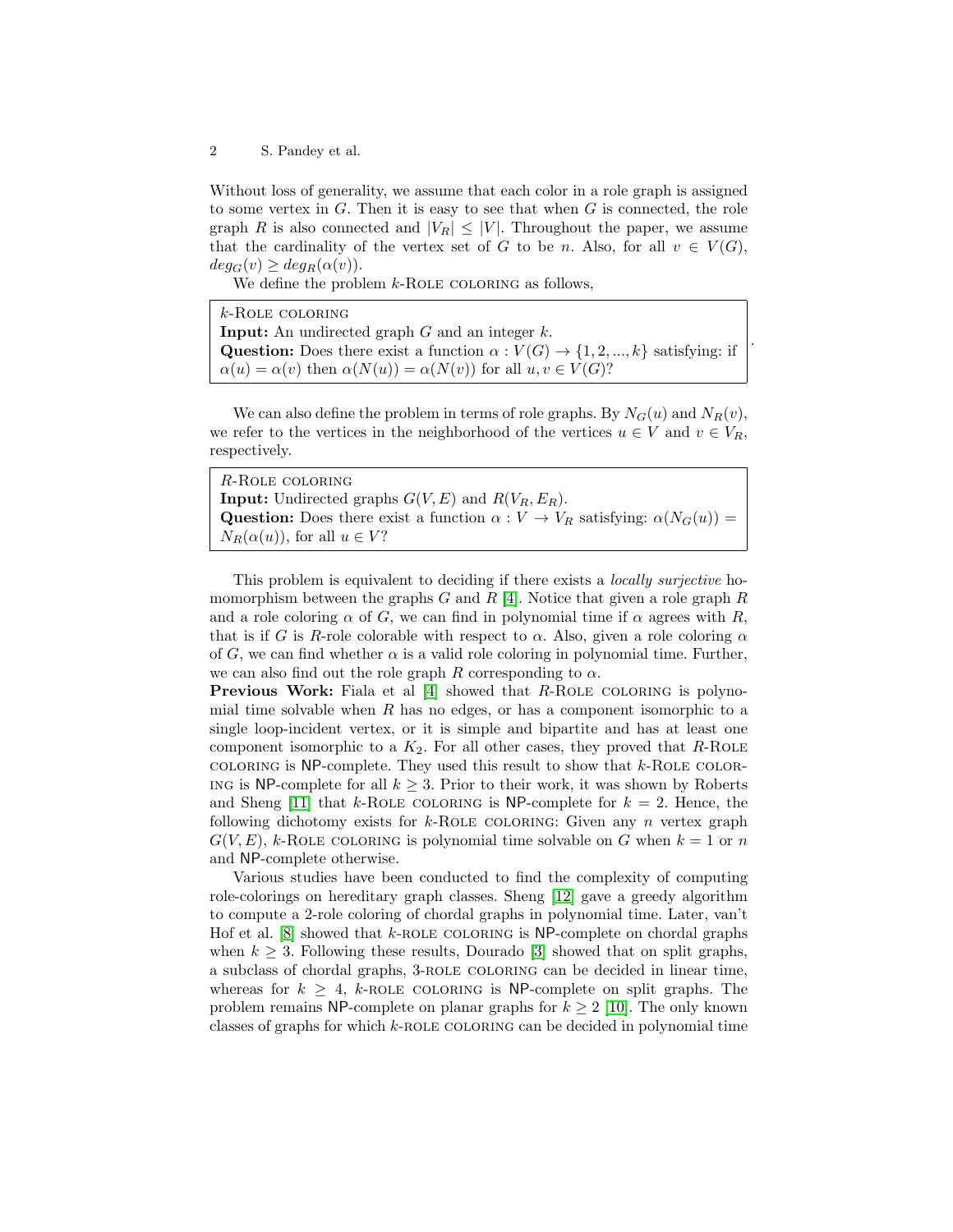for any fixed k, are Cographs [\[10\]](#page-16-4) and Proper Interval graphs  $[6]$ .

Our Contribution: Continuing the line of research on complexity of role coloring on hereditary graph classes, we explore this problem when restricted to the class of bipartite graphs. R-Role coloring is known to be NP-complete [\[4\]](#page-15-0) on bipartite graphs when

- $-|E_R| \geq 2$  and
- $R$  does not have a component isomorphic to a single loop-incident vertex, and
- R is not bipartite with at least one component isomorphic to  $K_2$ .

We build on this result and focus on the more general problem of  $k$ -ROLE COL- $ORING$  on bipartite graphs. We show that  $k$ -ROLE COLORING is  $NP$ -complete on the class of bipartite graphs for all  $k \geq 3$  (while it is trivial when  $k \leq 2$ ).

Note that the NP-completeness of  $k$ -ROLE COLORING does not follow from the NP-completeness of R-ROLE COLORING, where R is a graph on  $k$  vertices satisfying the characterization in [\[4\]](#page-15-0). To exemplify this, let us consider the two variants of the problem with respect to the class of split graphs. Let  $R_1$  be a graph isomorphic to a  $K_2$  with a self loop on exactly one end point, and  $R_2$  be isomorphic to a  $K_2$  with self loops incident on both the end points. It has been shown in  $[8]$  that  $R_2$ -ROLE COLORING is NP-complete on split graphs. However, 2-Role coloring is trivially solvable in polynomial time on split graphs with the corresponding role graph being isomorphic to  $R_1$ .

Complementing our hardness result, we give a polynomial time algorithm for 3-Role coloring on bipartite chain graphs. Bipartite chain graphs are bipartite graphs such that for the vertices in each partition, their neighborhoods can be ordered linearly with respect to inclusion. Equivalently, they are bipartite graphs that exclude  $2K_2$  as an induced subgraph. (A  $2K_2$  is a set of two disjoint edges).

Finally, we investigate the problem 2-ROLE COLORING on graphs that are  $d$ vertices (or edges) away from bipartite graphs. We show that the above problem is NP-complete even when  $d = 1$ . Henceforth, we shall refer to such a graph G as an "almost bipartite" graph. Parameterization by distance from a graph class was first studied for the vertex coloring problem in [\[1\]](#page-15-2). We draw inspiration from that and explore it with respect to ROLE COLORING.

Organization of the paper: The paper is organised as follows. We define the terminology and notations used in this paper in Section [2.](#page-3-0)

Section [3](#page-3-1) gives the proof for NP-completeness of  $k$ -ROLE COLORING on bipartite graphs, for fixed  $k > 3$ . The proof is divided into four parts. We show separately the NP-completeness for each of the cases when  $k \in \{3, 4, 5\}$  and for the case when  $k > 5$ . In Section [4](#page-11-0) we characterize bipartite chain graphs that are 3-role colorable, and in section [5,](#page-14-0) we show that 2-ROLE COLORING is NP-hard on "almost bipartite graphs".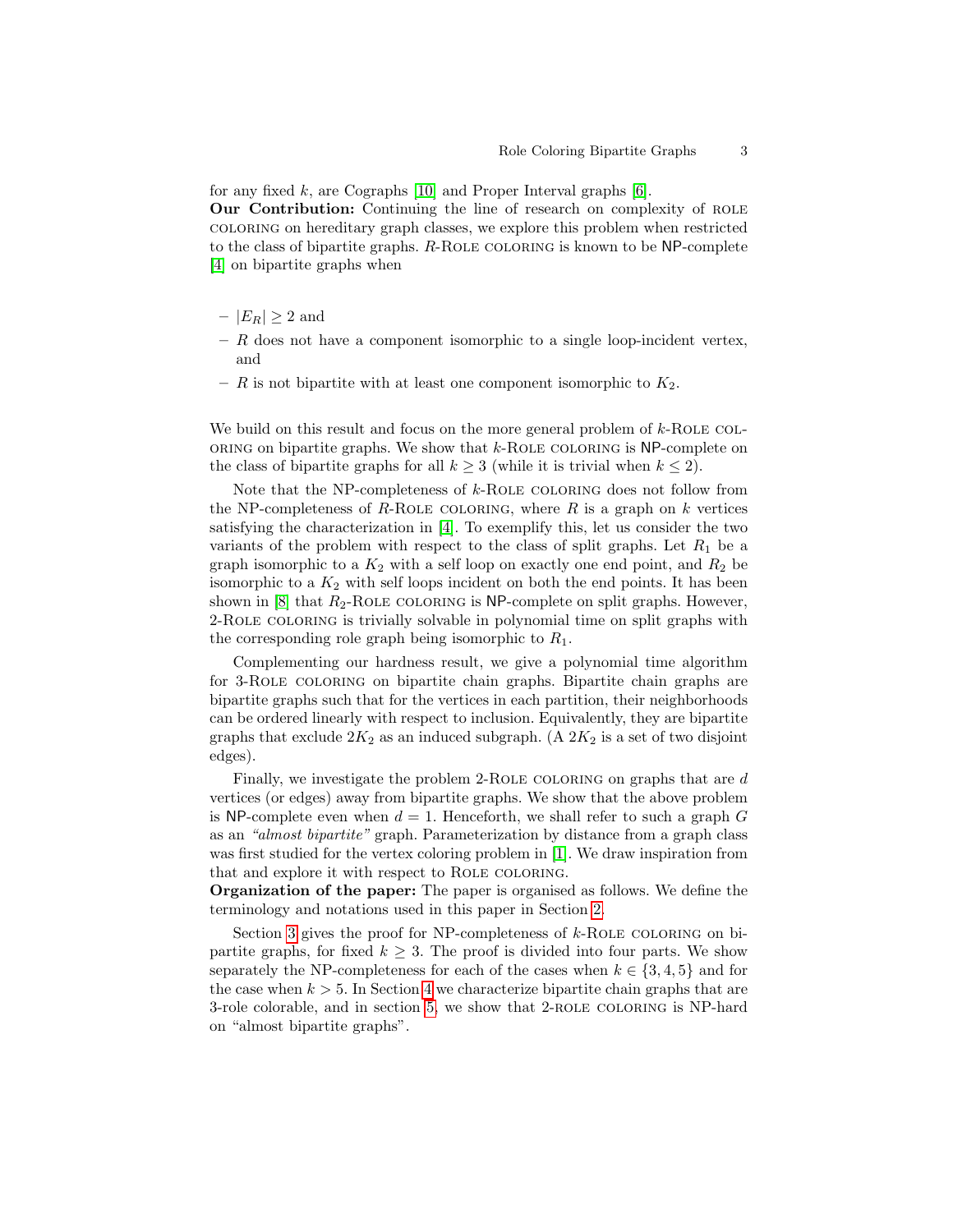#### <span id="page-3-0"></span>2 Preliminaries

In this section, we state the graph theoretic terminology and notation used in this paper. The set of consecutive integers from 1 to n is denoted by  $[n]$ . Let  $f: A \to B$  be a function. Then, for any non-empty set  $A' \subseteq A$ , by  $f(A')$ , we denote the set  $\{f(a)|a \in A'\}$ . The vertex set and the edge set of a graph G are denoted by  $V(G)$  and  $E(G)$  respectively. By |G| or |V| we mean |V(G)|. An edge between vertices u and v is denoted as uv or  $(u, v)$ . For a vertex  $v \in V(G)$ , its neighborhood  $N_G(v)$  is the set of all vertices adjacent to it and its closed neighborhood  $N_G[v]$  is the set  $N_G(v) \cup \{v\}$ . This notation is extended to subsets of vertices as  $N_G[S] = \bigcup_{v \in S} N_G[v]$  and  $N_G(S) = N_G[S] \backslash S$  where  $S \subseteq V(G)$ . The degree of a vertex  $v \in V(\bar{G})$ , denoted by  $d_G(v)$ , is the size of  $N_G(v)$ . A pendant vertex is a vertex  $v \in V(G)$  with  $d_G(v) = 1$ . A pendant path is an induced path attached to a vertex. A path in a simple graph is a sequence of distinct vertices with an edge between every pair of consecutive vertices. The *length of a path* is the number of vertices in a path. We denote a path on n vertices by  $P_n$ .

In HYPER-GRAPH 2-COLORING, we are given a hyper-graph  $H = (Q_H, S_H)$ where  $Q_H$  is a finite set of vertices and  $S_H$  is a collection of non-empty subsets of  $Q_H$  called hyper-edges. The goal is to determine whether the vertices in  $Q_H$ can be colored with two colors such that in each hyper-edge, there is a vertex of either color. The canonical incidence graph of a a hyper-graph  $H = (Q_H, S_H)$  is a bipartite graph  $G(Q, S, E)$  with Q and S as the two parts of the bipartition, and for all  $q \in Q$  and  $s \in S$ ,  $(q, s) \in E(G)$  if and only if the vertex corresponding to  $q \in Q_H$  belongs to the hyper-edge  $s \in S_H$ . For further details on graphs, refer [\[2\]](#page-15-3).

Following are some observations about the role graph that we use throughout the paper without explicitly referring to them.

**Observation 2.1** [\[4\]](#page-15-0) If G is R-role assignable with role assignment  $\alpha$ , then  $deg_G(u) \geq deg_R(\alpha(u))$  for all vertices  $u \in V(G)$ .

**Observation 2.2** If  $G$  is a connected graph that is  $R$ -role assignable with the role assignment  $\alpha$ , then R must be connected.

*Proof.* Since G is connected, there is a path between every pair of vertices  $u, v$ ∈  $V(G)$ . Let  $P = ux_1x_2...x_{l-2}v$  be a path of length l in G. By definition,  $\alpha(N_G(u)) = N_R(\alpha(u))$ . That is,  $\alpha(x_1) \in N_R(\alpha(u))$ . By induction on l, it can be shown that there exists a path between  $\alpha(u)$  and  $\alpha(v)$  in R. Since the choice of  $u$  and  $v$  was arbitrary, the claim is true for all pairs of vertices in  $R$ . Hence,  $R$ is connected.  $\Box$ 

# <span id="page-3-1"></span>3 NP-completeness of k-ROLE COLORING on bipartite graphs

In this section, we prove that  $k$ -ROLE COLORING is NP-complete on the class of bipartite graphs, when  $k \geq 3$ .

<span id="page-3-2"></span>**Theorem 3.1**  $k$ -ROLE COLORING is NP-complete on bipartite graphs, for any fixed  $k \geq 3$ .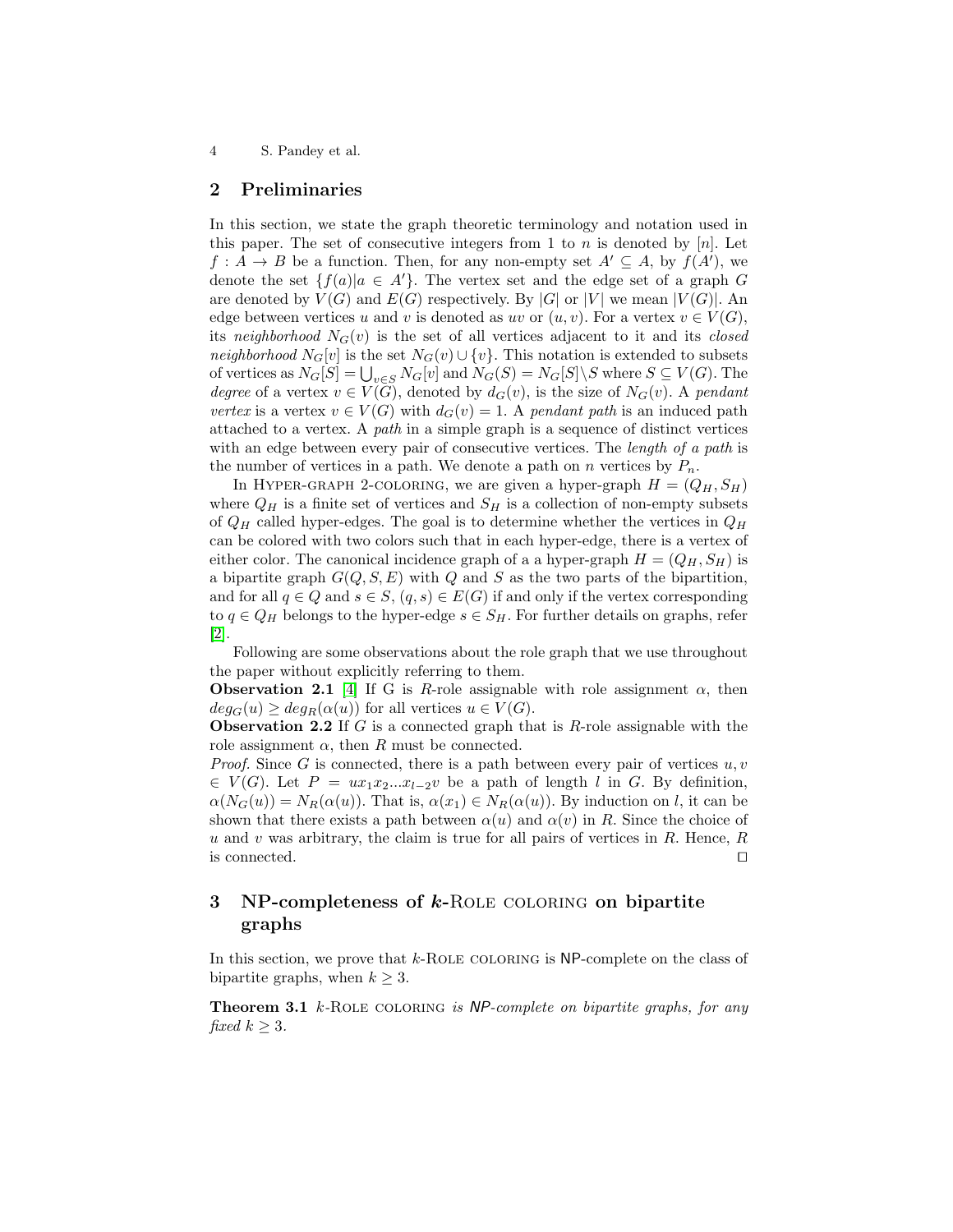*Proof.* It is easy to see that  $k$ -ROLE COLORING is in NP. We prove the NPhardness in four parts. We separately deal with the cases when  $k = 3, k = 4$ ,  $k = 5$  and  $k > 5$ . In all the four cases, we give a reduction from HYPER-GRAPH 2-coloring (which is known to be NP-complete [\[5\]](#page-16-6)). For each case, the hypergraph is denoted by  $H = (Q_H, S_H)$ , where  $Q_H$  is a finite set of vertices and  $S_H$  is a collection of non-empty subsets of  $Q_H$  called hyper-edges. The corresponding canonical incidence graph of a hyper-graph  $H = (Q_H, S_H)$  is a bipartite graph denoted as  $G(Q, S, E)$  with Q and S as the two parts of the bipartition, and for all  $q \in Q$  and  $s \in S$ ,  $(q, s) \in E(G)$  if and only if the vertex corresponding to  $q \in Q_H$  belongs to the hyper-edge  $s \in S_H$ .

Lemma 3.1 3-ROLE COLORING is NP-complete on connected bipartite graphs even with the restriction that the pendant vertices lie in at most one partition.

*Proof.* Construction: We assume that  $H$  has no hyper-edges with less than two vertices, else  $H$  would trivially be a no instance. Thus no vertex in  $S$  can be a pendant vertex in the canonical incidence graph G of H. To each vertex  $q \in Q$ , we add a path on two vertices, such that the vertex adjacent to q is labeled  $b_q$ and the other vertex adjacent to  $b_q$  is  $a_q$ . For each  $q \in Q$ , the sub-graph induced on  $\{q, b_q, a_q\}$  is a "pendant path" and has length 3. The new graph thus obtained is denoted by  $G'$  (refer to Figure [1\)](#page-4-0).



<span id="page-4-0"></span>Fig. 1. Construction in Lemma 3.1

We claim that  $H$  is a yes instance of HYPER-GRAPH-2-COLORING if and only if  $G'$  is a yes instance of 3-ROLE COLORING. First, assume that  $H$  is a yes instance and  $\beta: Q_H \to \{1,2\}$  is a 2-coloring of the vertices in  $Q_H$ . Then, the role assignment  $\alpha : V(G') \to \{1,2,3\}$  can be defined as: for all  $q \in Q$ ,  $\alpha(q) = \beta(q)$ ;  $\alpha(b_q) = 2$  if  $\alpha(q) = 1$  and  $\alpha(b_q) = 1$ , otherwise.  $\alpha(s) = 3$  for all  $s \in S$ ,  $\alpha(a_q) = 2$ .  $G'$  is, therefore, a yes instance of 3-ROLE COLORING.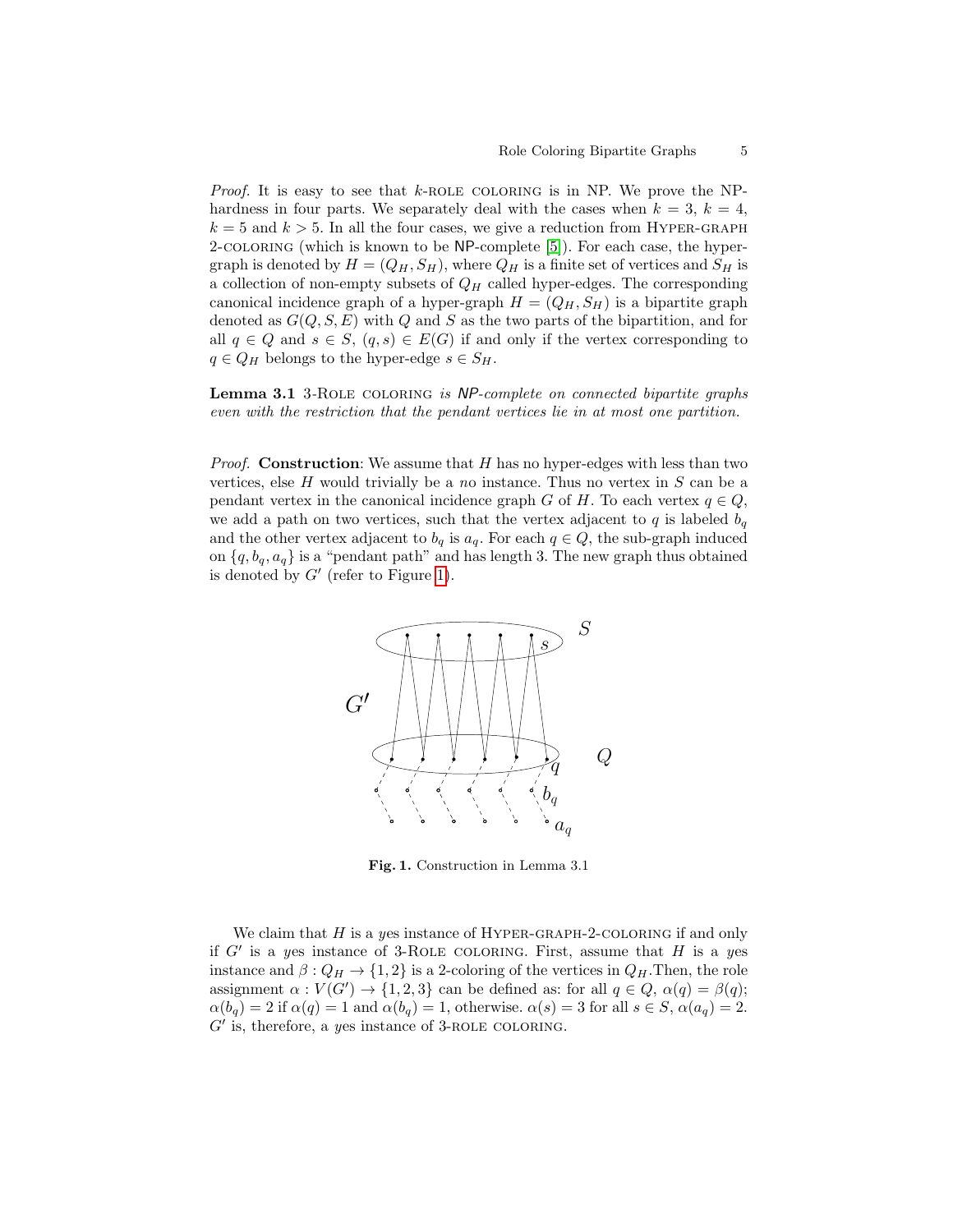Conversely, suppose that  $G'$  is a yes instance of 3-ROLE COLORING with the 3-role coloring assignment  $\alpha$  and the corresponding role graph R. Without loss of generality, assume that for some  $q \in Q$ ,  $\alpha(a_q) = 1$ . Then,  $\alpha(b_q) \neq 1$ , or else the role graph would be disconnected (with one component isomorphic to a single vertex with a loop). This is a contradiction as  $G'$  is connected. So let  $\alpha(b_q) = 2$ . Now  $\alpha(q) \neq 1$  and  $\alpha(q) \neq 2$ , otherwise role graph would be disconnected. So, let  $\alpha(q) = 3$ . We prove that  $\alpha(S) = \{2\}$ . The neighbor of q, say  $s \in S$  could either be colored 2 or 3. Suppose that  $\alpha(s) = 3$ . This forces one of the neighbors of s to be colored 2. Since, no hyper-edge in  $S_H$  is singleton, let there be a neighbor  $q'$  of s such that  $\alpha(q') = 2$ . Consider the vertex  $b_{q'}$  adjacent to  $q'$ .  $\alpha(b_{q'}) \neq 1$  as that would force  $\alpha(a_{q'}) = 2$ . This is not possible because  $a_{q'}$  has no neighbor colored 3. Similarly,  $\alpha(b'_q) \neq 3$ . Therefore, in a valid role assignment of  $G'$ ,  $\alpha(s) \neq 3$ , for any  $s \in S$ . Also  $\alpha(s) \neq 1$  for  $s \in S$  as 3 is not adjacent to 1 in the role graph. Hence,  $\alpha(s) = 2$  for all  $s \in S$ . We define the coloring of the hypergraph  $\beta: Q_H \longrightarrow \{2,3\}$ , as follows as  $\beta(q) = \alpha(q)$ . This is a valid 2-coloring of H, as every  $s \in S$  is adjacent to at least one vertex colored 2 and at least one vertex colored 3. Hence,  $H$  is a yes instance of HYPERGRAPH-2-COLORING.

 $\Box$ 

#### Lemma 3.2 4-ROLE COLORING is NP-complete on bipartite graphs.

*Proof.* Construction: Let  $H$  be an instance of HYPER-GRAPH 2-COLORING. The incidence graph  $G(Q, S, E)$  is a connected bipartite graph, with the bipartition  $(Q, S)$ . To construct the graph G' from G, we add a pendant vertex  $p<sup>s</sup>$  to every vertex  $s \in S$  (refer to figure [2\)](#page-5-0). Let  $P^s = \{p^s | s \in S\}.$ 



<span id="page-5-0"></span>Fig. 2. Construction in Lemma 3.2

We now claim that  $H = (Q_H, S_H)$  is 2-colorable if and only if G' is 4-role colorable. Suppose that H has a 2-coloring,  $\beta: Q_H \to \{1,2\}$ . Then the role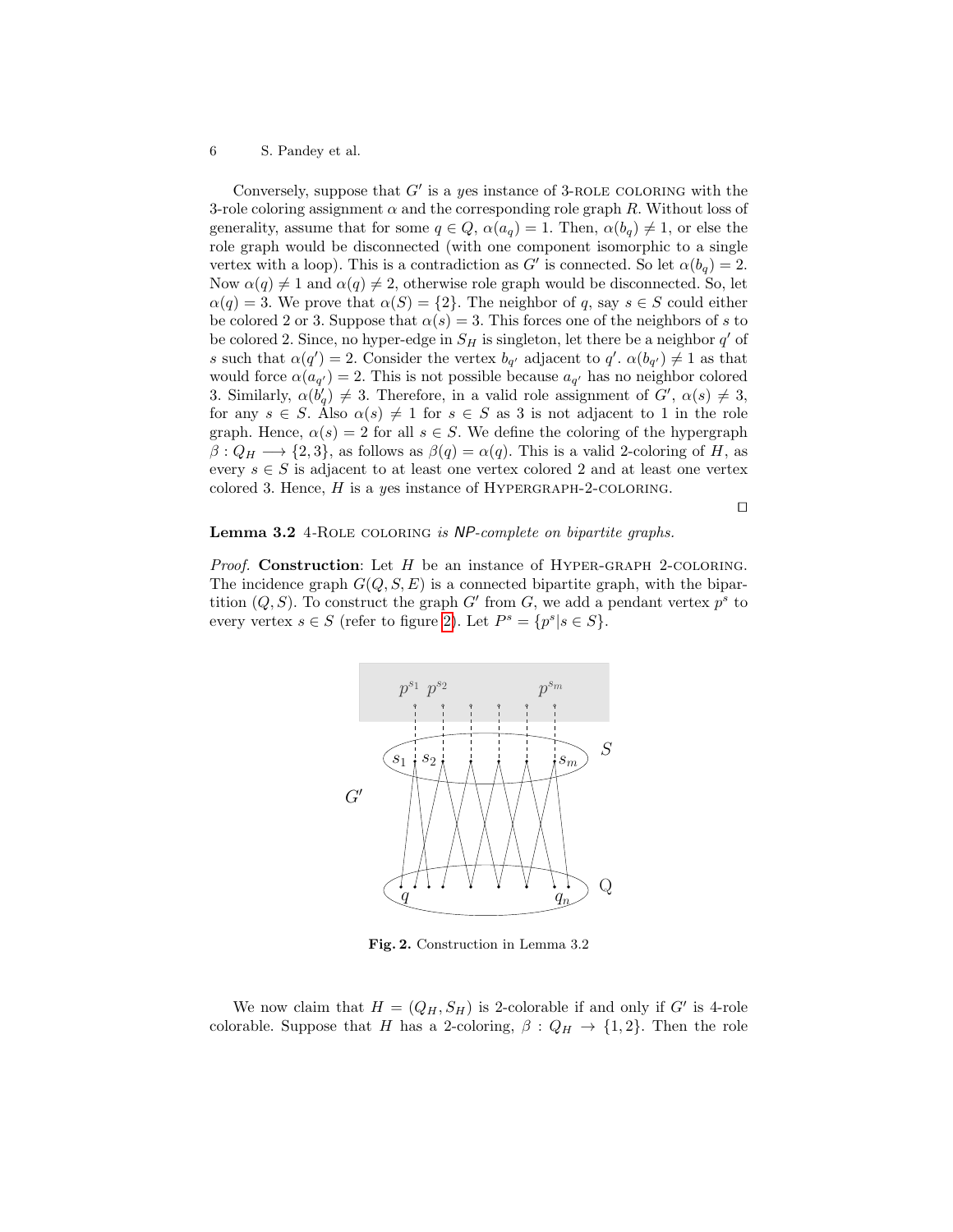assignment for G' is defined as: For each  $q \in Q$ ,  $\alpha(q) = \beta(q)$ ; for all  $s \in S$ ,  $\alpha(s) = 3$  and  $\alpha(p^s) = 4$ . Corresponding to  $\alpha$ , the role graph R is defined as  $V(R) = \{1, 2, 3, 4\}$  and  $E(R) = \{(1, 3), (2, 3), (3, 4)\}.$  As H is a yes instance of HYPER-GRAPH 2-COLORING, every vertex  $s \in S$  colored 3 is adjacent to vertices colored 1 and 2 in Q and the vertex  $p^s$  colored 4. Thus,  $\alpha$  is consistent with R.

Conversely, suppose that G' has a 4-role coloring  $\alpha : V(G) \longrightarrow \{1, 2, 3, 4\},\$ and the corresponding role graph is R.

**Case 1.** Q is monochromatic. Let  $\alpha(q) = 1$ , for each  $q \in Q$ .

**Claim** No vertex in S is assigned a color same as that of the vertices in  $Q$ .

*Proof.* Towards a contradiction, suppose that there exists  $s \in S$  colored 1. Then, 1 has a self-loop incident on it in the role graph R. If the pendant attached to s gets colored 1, then by connectedness of  $G'$ , all the vertices of  $G'$  get assigned the color 1. This is a contradiction to  $\alpha$  being a 4-role coloring of  $G'$ . Therefore, suppose that  $\alpha(p^s) = 2$ . So,  $N_R(2) = \{1\}$ . As q is a vertex colored 1, it must have another neighbor in S colored 2. Hence, there must exist a vertex  $s' \in S$ such that  $\alpha(s') = 2$ . This in turn would force  $\alpha(p^{s'})$  to be equal to 1, which is not possible, as  $deg_R(1) = 2 > deg_G(p^{s'})$ . Hence, S cannot have a vertex with the same color as that assigned to the vertices of  $Q$ .

## Claim. None of the pendant vertices in  $P^s$  gets the color 1.

*Proof.* Suppose that there exists a vertex  $p^s$  of  $P^s$  colored 1. By the previous claim, no vertex in S is colored 1. Suppose that  $\alpha(s) = 2$ . Since the vertices colored 1 are only adjacent to vertices colored 2, S must be monochromatic with the color 2, as  $Q$  is monochromatic with the color 1. Therefore,  $P^s$  must be monochromatic with the color 1 assigned to its vertices, a contradiction to  $\alpha$ being a 4-role coloring of G'. Therefore, it follows that  $1 \notin \alpha(P^s \cup S)$ .

Claim.  $P^s$  must be monochromatic.

*Proof.* Towards a contradiction, suppose that there exist vertices  $p^s$  and  $p^{s'}$ colored 2 and 3, respectively. Then  $\alpha(s) \neq 2$  and  $\alpha(s') \neq 3$ , else every vertex colored 2 or 3 could only have neighbors of the same color. As every  $s \in S$  has a neighbor in Q colored 1, we know that is not possible. This implies that some vertices in  $S$  are adjacent to vertices colored 1 and 2, whereas the others have neighbors colored 1 and 3. Therefore, there is no color that can be assigned to the vertices of  $S$ , which is a contradiction to  $G'$  being 4-role colorable. Hence,  $P^s$  must be monochromatic.

Let  $\alpha(P^s) = \{2\}$ . That forces S to be monochromatic with a third color, say 3, which again contradicts the assumption that  $G'$  is 4-role colorable. Therefore, when  $Q$  is monochromatic,  $G'$  is not 4-role colorable, which contradicts our assumption.

**Case 2:** Q is bi-chromatic. Let the colors assigned to vertices in Q by  $\alpha$  be 1 and 2.

Claim. The vertices in S are not assigned the colors 1 and 2.

*Proof.* We assume the contrary. Suppose that there exists  $s \in S$  such that  $\alpha(s) =$ 1. If  $\alpha(p^s) = 1$ , then 1 would only be adjacent to itself and the role graph would be disconnected. This is not possible as  $G'$  is connected. Suppose that  $\alpha(p^s)$  =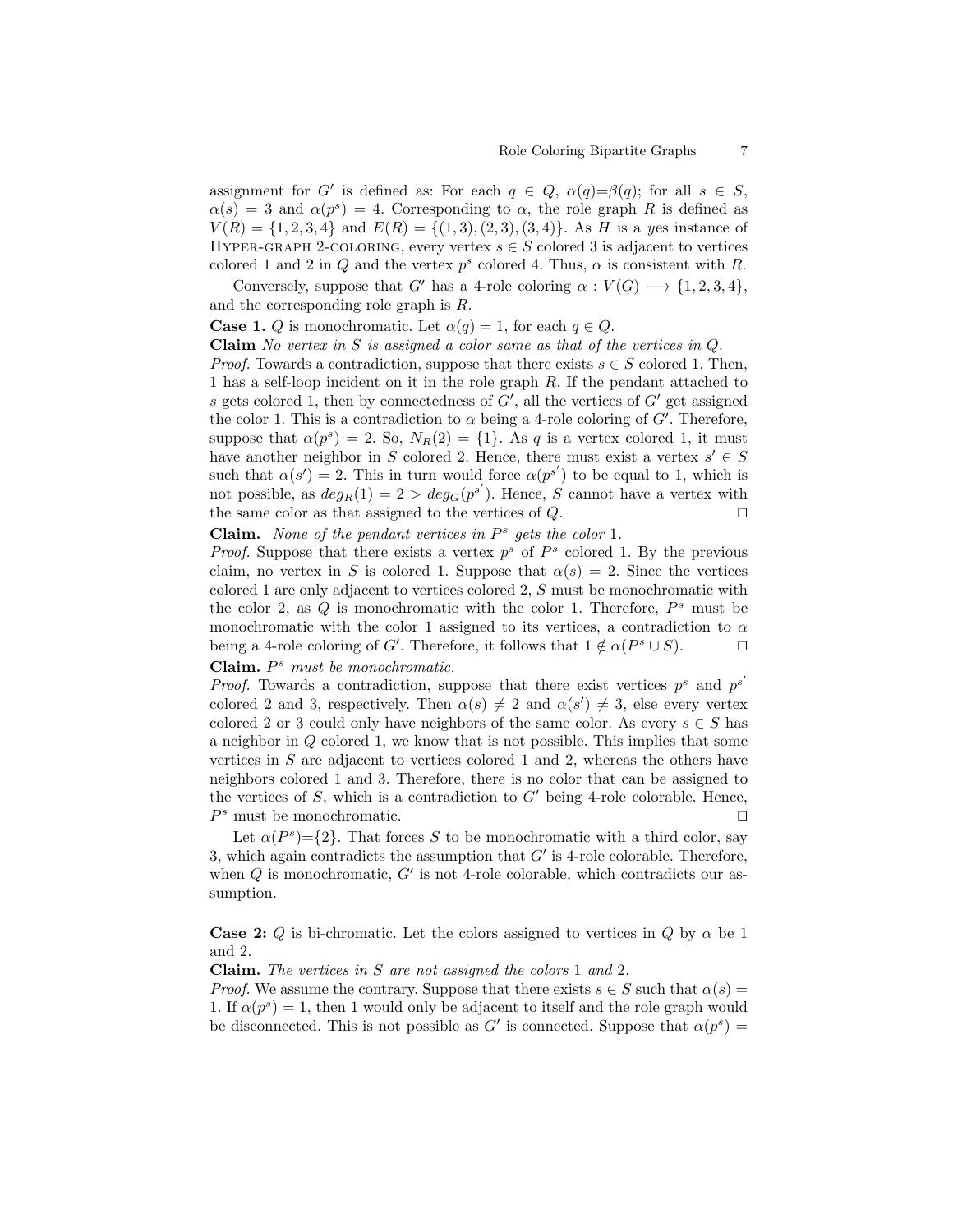2. Then  $N_R(2) = \{1\}$ . For the role graph to be connected, 1 must be adjacent to a third color, say 3. However, the neighbors of s in Q are colored either 1 or 2, which is a contradiction. Similarly, no  $s \in S$  gets colored 2. **Claim.** The pendants in  $P^s$  are not assigned any color in  $\alpha(Q)$ .

*Proof.* Suppose that there exists a pendant vertex  $p^s$  colored 1. Let its neighbor s in S have role 3 (from the previous claim we know that it can get neither role 1 nor role 2). Also, 3 must be adjacent to a different color, say 2, otherwise the role graph would be disconnected with 1 and 3 forming an induced  $K_2$ . This means that no pendant receives the color 3 as the degree of 3 is at least equal to 2. If there exists a pendant colored 2, then its neighbor must be colored 3 as well. So,  $N_R(1) = N_R(2) = \{3\}$  and  $N_R(3) = \{1, 2\}$ . All the vertices in Q are adjacent only to vertices in  $S$ . Hence,  $S$  is monochromatic with the role 3. This is a contradiction to  $\alpha$  being a 4-role assignment. This implies that  $1 \notin \alpha(P^s)$ and  $2 \notin \alpha(P^s)$ . This proves our claim that  $\alpha(Q) \cap \alpha(P^s) = \phi$ .

Thus, the only possible role assignment in this case is :  $\alpha(Q) \in \{1,2\}, \alpha(S) =$  $\{3\}$ , and  $\alpha(P^s) = \{4\}$ . So, every vertex in S is forced to be adjacent to at least one vertex of role 1 and at least one vertex of role 2.

Having dealt with the cases when Q is monochromatic and bi-chromatic respectively, we now show that  $|\alpha(Q)| = 2$ .

**Claim.** If G' has a 4-role coloring,  $|\alpha(Q)| = 2$ .

*Proof.* For  $|\alpha(Q)| = 1$ , we have already seen that no 4-role coloring exists for G'. Suppose that  $|\alpha(Q)| \geq 3$ . By the previous claims  $\alpha(Q) \cap \alpha({P^s \cup S}) = \phi$ . Therefore, the set  $P^s \cup S$  is monochromatic. That is not possible because every vertex in  $S$  is adjacent to vertices of at least 2 different role colors, whereas the vertices in  $P^s$  can only be adjacent to one vertex. Therefore,  $|\alpha(Q)| = 2$ .  $\Box$ Claim.  $H = (Q_H, S_H)$  is a yes instance of HYPERGRAPH 2-COLORING

*Proof.* Define the coloring of the vertices of  $Q_H$  as  $\beta(q) = \alpha(q)$  for all  $q \in Q$ . Since, each  $s \in S$  is adjacent to some vertex colored 1 and some vertex colored 2, the corresponding hyper-edges are all bi-chromatic.  $\Box$ 

<span id="page-7-0"></span>Lemma 3.3 5-ROLE COLORING is NP-complete on connected bipartite graphs.

*Proof.* Construction: The construction is mostly the same as in the proof of Lemma 3.2. To the bipartite graph  $G'(Q \cup P^s, S, E)$ , we add a vertex u and make it adjacent to all the vertices in Q.The resulting graph  $G''$  is bipartite, as u has no neighbors in S (refer to Figure [4\)](#page-10-0).

We now show that H has a 2-coloring if and only if  $G''$  has a 5-role coloring. Suppose that H has a 2-coloring assignment,  $\beta: Q_H \longrightarrow \{1,2\}$ . Then, the role assignment for G'' is defined as follows:  $\alpha(q)=\beta(q)$ , for all  $q \in Q$ ;  $\alpha(u)=3$ ;  $\alpha(s) = 4$ , for all  $s \in S$ ; and  $\alpha(p^s) = 5$ , for all  $p^s \in P^s$  The role graph  $R(V_R, E_R)$ , corresponding to the 5-role coloring  $\alpha$ , is defined as:  $V_R = \{1, 2, 3, 4, 5\}$  and  $E_R = \{(1,3), (1,4), (2,3), (2,4), (4,5)\}.$ 

Conversely, suppose that  $G''$  has a 5-role coloring,  $\alpha : V(G'') \longrightarrow \{1, 2, 3, 4, 5\}.$ We first argue that the set  $Q \subseteq V(G)$  can not be monochromatic.

**Case 1.** Let Q be monochromatic. Without loss of generality, let  $\alpha(Q) = 1$ .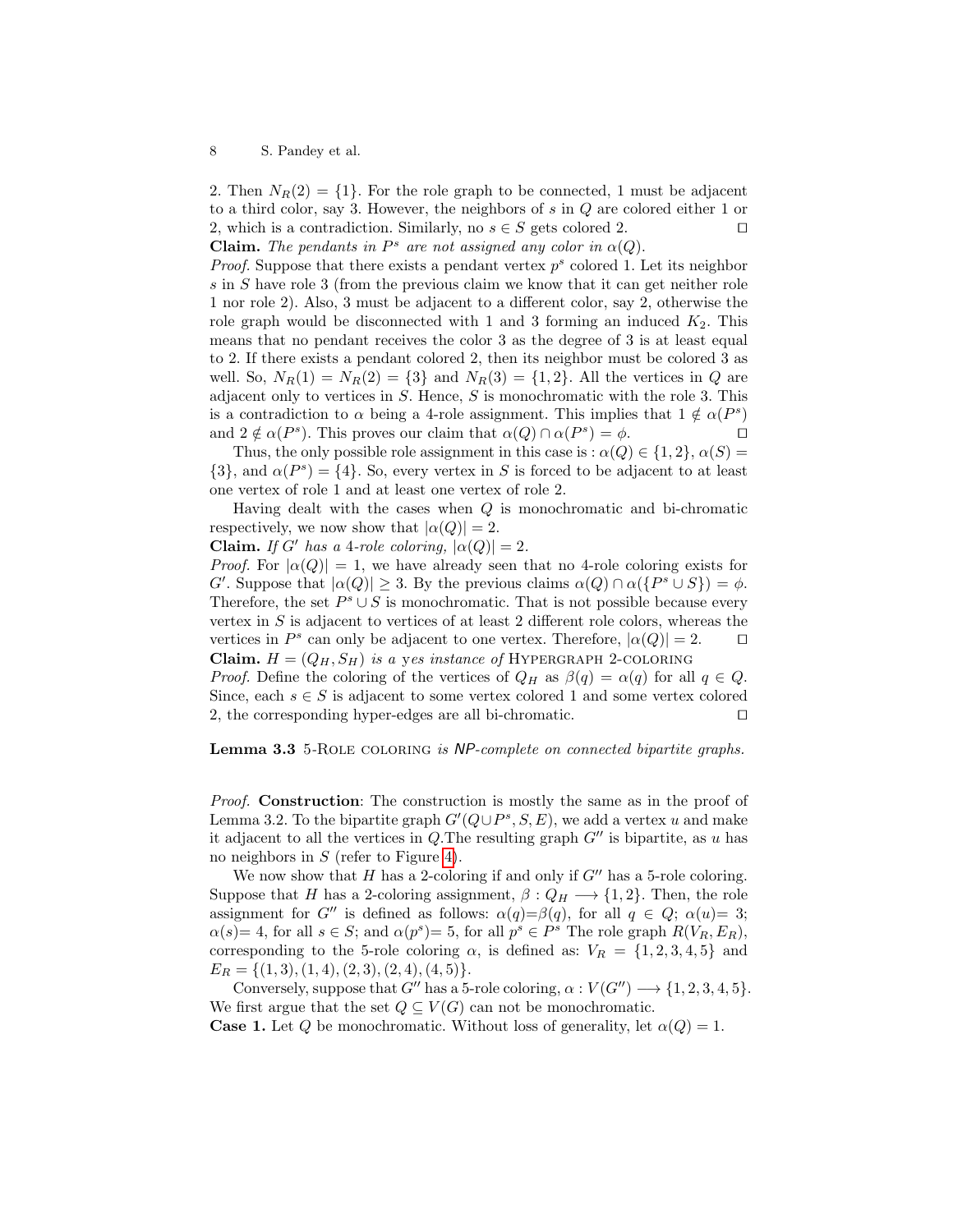

Fig. 3. Construction in Lemma [3.](#page-7-0)3

We claim that the vertex u must not be assigned the color 1. If  $\alpha(u) = 1$ , then every vertex colored 1 can only be adjacent to vertices colored 1. That would mean that the role-graph R is disconnected. This is not possible as  $G''$  is connected.

Without loss of generality, let  $\alpha(u)=2$ . So,  $N_R(2) = \{1\}$ . Now we prove that neither the vertices in  $S$  nor the pendants in  $P^s$  are assigned the colors 1 and 2.

Suppose that there exists  $s \in S$ , such that  $\alpha(s) = 1$ . Then s is adjacent to vertices colored 1 in Q as well as a pendant vertex  $p^s$ . Then,  $\alpha(p^s) = 2$ , as 1 is adjacent to 1 and 2, but all the other neighbors of s are colored 1. In fact, all the vertices in the set S must get colored 1 because  $N(Q) = S \cup \{u\}$  and u is colored 2. This forces every  $p^s$  to be colored 2. This is a contradiction to the hypothesis that  $\alpha$  is a 5-role coloring of  $G''$ .

Since each  $s \in S$  is adjacent to a pendant vertex,  $\alpha(s) \neq 2$ , because 1 is adjacent to both 1 and 2 but  $deg_{G''}(p^s) = 1$ . So, the pendant vertices cannot be colored 1. Therefore, each element of  $S \cup P^s$  must be assigned one of the three colors, 3, 4 and 5.

We claim that  $P<sup>s</sup>$  is monochromatic. Suppose that  $P<sup>s</sup>$  has vertices with role 3 and 4. Then no vertex of S gets the colors 3 and 4 as these vertices are adjacent to vertices in Q colored 1, whereas the pendants are not. This leaves us with the role 5 for S but, some vertices of S are adjacent to pendants colored 3 whereas some others to pendants colored 4. Thus, there is no color that can be assigned to S which contradicts the assumption that  $G''$  has a 5-role coloring.

Hence, we assume that  $P^s$  is monochromatic with the role 3. However, this forces S to be monochromatic with the role 4. This again contradicts  $\alpha$  being a 5-role coloring. Therefore, when  $Q$  is monochromatic,  $G''$  does not have any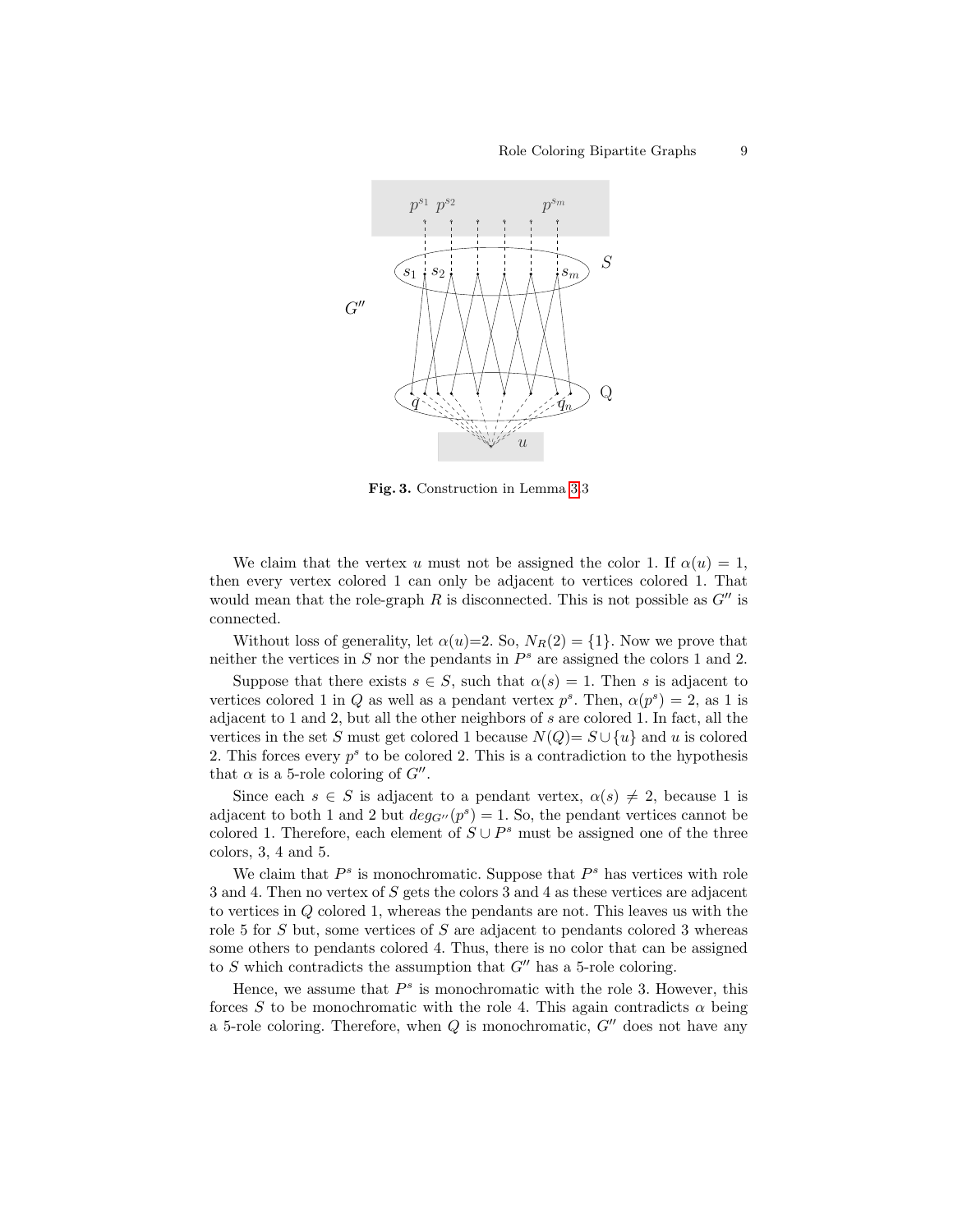5-role coloring.

Case 2: Q is bi-chromatic. Without loss of generality, assume that  $\alpha(Q) = \{1, 2\}.$ 

We claim that  $\alpha(u) \notin \{1,2\}$ . Suppose that  $\alpha(u) = 1$ . Then,  $N_R(1) = \{1,2\}$ . This implies that the vertices in Q colored 1 must be adjacent to some vertex colored 2. That is only possible if some vertices in S receive the color 2. Let  $Q_1$ be the set of vertices in  $Q$  colored 1 and  $S_2$  be the set of vertices in  $S$  colored 2. Then, the vertices in  $P^s \cap N(S_2)$  cannot be colored 1  $(deg_R(1) = 2)$ . They cannot be colored 2 either, as 2 must be adjacent to some vertex colored 1. Suppose that these vertices get colored 3. Then, the vertices in  $Q \setminus Q_1$  must be adjacent to some vertex with role 3, as well. This would imply that some vertices in S get the role 3. However, this is not possible, as 3 is only adjacent to 2 but the pendants attached to these vertices cannot be colored 2. Therefore,  $\alpha(u) \neq 1$ . Similarly,  $\alpha(u) \neq 2$ .

Therefore, let  $\alpha(u) = 3$ .

Now we prove that  $\alpha(Q \cup \{u\}) \cap \alpha(S \cup P^s) = \phi$ .

Suppose that there exists  $s \in S$  colored 1. Then s must be adjacent to a vertex colored 3 as  $3 \in N_R(1)$ . However, the neighbors of s include vertices in Q, which are colored 1 or 2, as well as the pendant vertex  $p^s$ , which cannot be colored 3 because  $deg_R(3) = 2 > deg_G''(p^s)$ . Similarly, no vertex of S can be given the role 2 either. Suppose that some  $s' \in S$  gets the role 3, then as 3 is only adjacent to 1 and 2, the pendant  $p^{s'}$  must get assigned the colors 1 or 2. This would force all the vertices in  $S$  to be colored 3 and all the vertices of  $P^s$  to get the role  $\alpha(p^{s'})$ . This is a contradiction to  $\alpha$  being a 5-role coloring.

Now, the vertices in  $S \cup P^s$  can be colored with 4 and 5. Suppose that  $p^s$ gets the role 4. Then,  $\alpha(s) \neq 4$  because s is adjacent to vertices of role 1 and 2 whereas  $p^s$  is not. So,  $\alpha(s) = 5$ . This implies that no pendant vertex gets the role 5, so  $P^s$  is monochromatic with the role 4 and S is monochromatic with role 5. Also, each vertex of S must be adjacent to at least one vertex with role 1 and one vertex of role 2.

In this case, we assign colors to the vertices of the hyper-graph as  $\beta(q) = \alpha(q)$ for all  $q \in Q_H$ .

Now we prove that id G'' is 5-role colorable, then  $|\alpha(Q)| = 2$ . We have seen that when  $Q$  is monochromatic, there is no possible 5-role assignment for  $G''$ . Suppose that  $|\alpha(S)| \geq 3$ . By the previous claim,  $\alpha(Q \cup \{u\}) \cap \alpha(S \cup P^s) =$  $\phi$ . That would leave us with at most one role color for the vertices in  $S \cup P^s$ . However, we have also shown that  $S \cup P^s$  cannot be monochromatic. So, G'' does not have a 5-role coloring, which is a contradiction. Hence,  $|\alpha(Q)| = 2$ .

 $\Box$ 

<span id="page-9-0"></span>**Lemma 3.4**  $k$ -ROLE COLORING is  $NP$ -complete on connected bipartite graphs, for any fixed  $k > 5$ .

Proof. **Construction**: We use the same reduction as in proof of the Lemma 3.3. Consider the graph  $G''$ . In  $G''$ , we tweak the set  $P^s$  to include "pendant paths"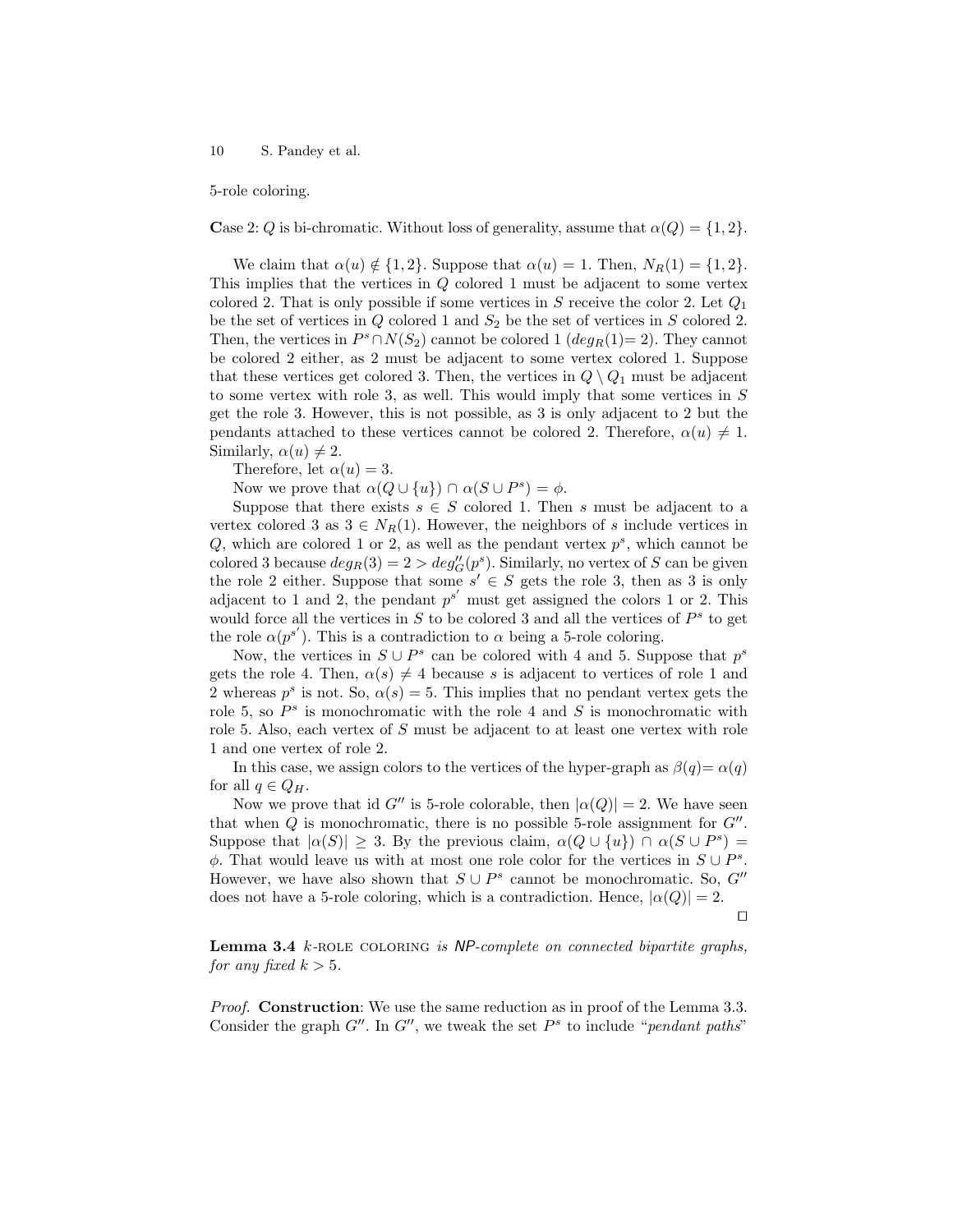instead of vertices, defined as  $P^s = \{[p^s_1, ..., p^s_{k-4}] : \text{for all } s \in S\}$ . Each path in  $P^s$  is attached to the corresponding s through the edge  $(p^s_{k-4}, s)$ .



<span id="page-10-0"></span>Fig. 4. Construction in Lemma [3.](#page-9-0)4

We prove that H has a 2-coloring assignment if and only if  $G''$  has a krole coloring. Suppose that the hyper-graph H has a 2-coloring,  $\beta: Q_H \longrightarrow$  ${1, 2}$ . Let the role assignment for G'' be the following:  $\alpha(q) = \beta(q)$ , for each  $q \in Q$ ;  $\alpha(u) = 3$ ;  $\alpha(s) = 4$ , for all  $s \in S$ ;  $\alpha(p^s_{k-4}) = 5$ , for all  $s \in S$ ;  $\alpha(p^s_j) =$  $k - j + 1$ , where  $1 \leq j \leq k - 5$ . This gives us a k-role coloring of  $G''$ ,  $\alpha$ with the corresponding role-graph  $R(V_R, E_R)$  defined as:  $V_R = \{1, 2, ..., k\}$  and  $E_R = \{(1,3), (2,3), (1,4), (2,4), (4,5), (j,j+1)\},$  for all  $5 \leq j \leq k-1$ .

To prove the converse, we have already shown that  $Q$  cannot be monochromatic and that  $|\alpha(Q)| = 2$ . We have also shown that  $\alpha(Q \cup \{u\}) \cap \alpha(S \cup P^s) =$  $\phi$ . Hence, the only thing left to show is that  $\alpha(Q \cup S \cup \{u\}) \cap \alpha(P^s) = \phi$ .

We prove that  $\alpha(Q \cup S \cup \{u\}) \cap \alpha(P^s) = \phi$ . To see this, consider the path attached to s. For convenience, we remove the superscript and denote the path as  $[p_1, ..., p_{k-4}]$ . Towards a contradiction, suppose that  $\alpha(p_{k-4}) = \alpha(s) = 4$ . Then,  $N_R(4)$ = {1, 2, 4}. However, the degree of  $p_{k-4}$  is 2, hence it cannot be assigned a color with degree greater than or equal to 3.

Now  $\alpha(p_{k-4}) \neq 3$  as 3 is not adjacent to 4. Its color cannot be equal to 1 or 2 because that would force  $p_{k-3}$  to get role 3, contradicting G<sup>n</sup> having a k-role assignment,  $k > 5$ . So, let  $\alpha(p_{k-4}) = 5$ . Since, 1, 2 and 3 are not adjacent to 5,  $\alpha(p_{k-5}) \notin \{1,2,3\}$ . Since 4 is adjacent to 1, 2 and 5 in R, no vertex in the path can be assigned the role 4 , as these vertices have degree equals two which is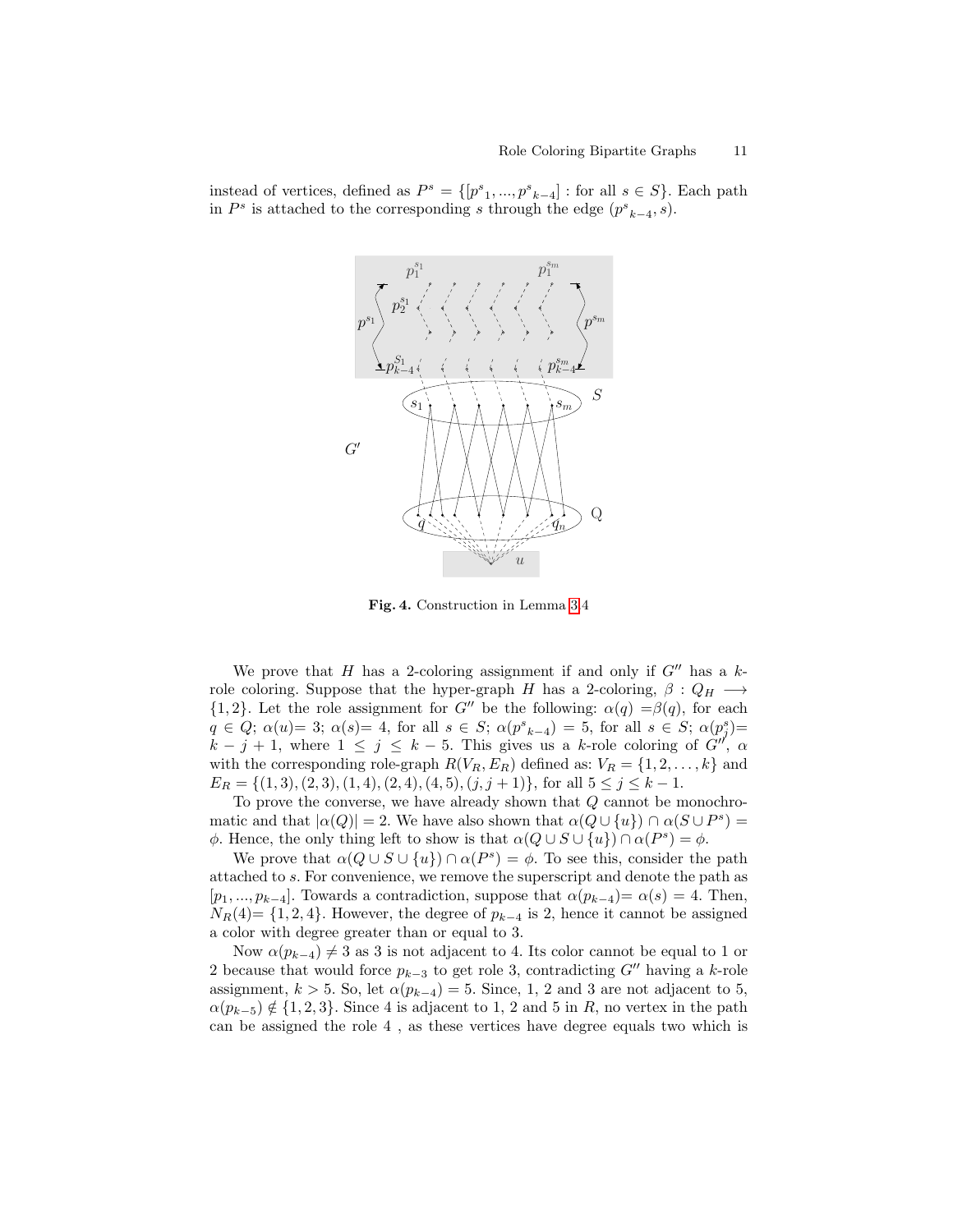less than the degree of 4 in the role graph. If  $\alpha(p_{k-5}) = 5$  then  $\alpha(p_{k-6})$  is forced to be 4, which is not possible. Hence,  $p_{k-5}$  must receive a fresh color, say 6. By induction on j, we can show that each  $p_{k-j}$  receives a fresh color j,  $j \geq 4$ . This completes the proof.  $\Box$ 

This completes the proof of Theorem [3.1](#page-3-2)  $\Box$ 

 $\Box$ 

### <span id="page-11-0"></span>4 3-role coloring bipartite chain graphs

**Definition.**  $(7, 13)$  A bipartite graph is a *chain graph* if and only if the neighborhood of the vertices of each partition can be linearly ordered with respect to inclusion. Equivalently, a bipartite graph is a chain graph if and only if it is  $2K_2$ -free.

A universal vertex<sup>3</sup> is a vertex in one partition of a bipartite graph that is adjacent to every vertex in the other partition.

Throughout this section, we assume  $G = (X, Y, E)$  is a bipartite chain graph.  $U_X$  and  $U_Y$  are the sets of universal vertices in the partitions X and Y, respectively. Likewise,  $P_X$  and  $P_Y$  are sets of pendant vertices in the partitions X and Y. Note that  $P_X$  and/or  $P_Y$  may be empty. We also assume  $|V| \geq 3$  or else, G is trivially a no instance. In the rest of this section, we aim to prove the following theorem.

**Theorem 4.1** A bipartite chain graph  $G = (X, Y, E)$ , where  $|X \cup Y| \geq 3$ , is 3-role colorable if and only if any of the following is true:

- G is not connected
- $-|X|=1$
- $-|X| = 2$  and both the vertices of X are universal vertices.
- $-|X| = 2, |Y| > 2 \text{ and } |Y \setminus P_Y| > 1.$
- |X| ≥ 3 and |Y| ≥ 3.

Furthermore, given any bipartite chain graph we can check in polynomial time whether it is 3-Role colorable.

*Proof.* We proceed by considering the case when  $|X| \geq 3$ , and  $|Y| \geq 3$ . We separately handle the edge cases when  $|X| \leq 2$  or  $|Y| \leq 2$ .

**Case 1.** First, let us assume that G is connected and  $|X| > 3$ , and  $|Y| > 3$ .

As there are no isolated vertices in  $G$ , the linear ordering on the neighborhood of vertices in each partition ensures that the largest neighborhood contains all the vertices in the partition. Hence, each partition has at least one universal vertex. We demonstrate a 3-role coloring for each of the following sub-cases: Sub-case 1.  $P_X = \phi = P_Y$ 

Let  $\alpha: V(G) \longrightarrow \{1, 2, 3\}$  be a coloring assignment of  $V(G)$  where  $\alpha(u) = \{1\}$ for some  $u \in U_X$ ;  $\alpha(Y) = \{2\}$ ; and  $\alpha(w) = 3$  for all  $w \in G \setminus N[U_X]$ .

<sup>&</sup>lt;sup>3</sup> Our definition of "universal vertex" is different from the standard definition.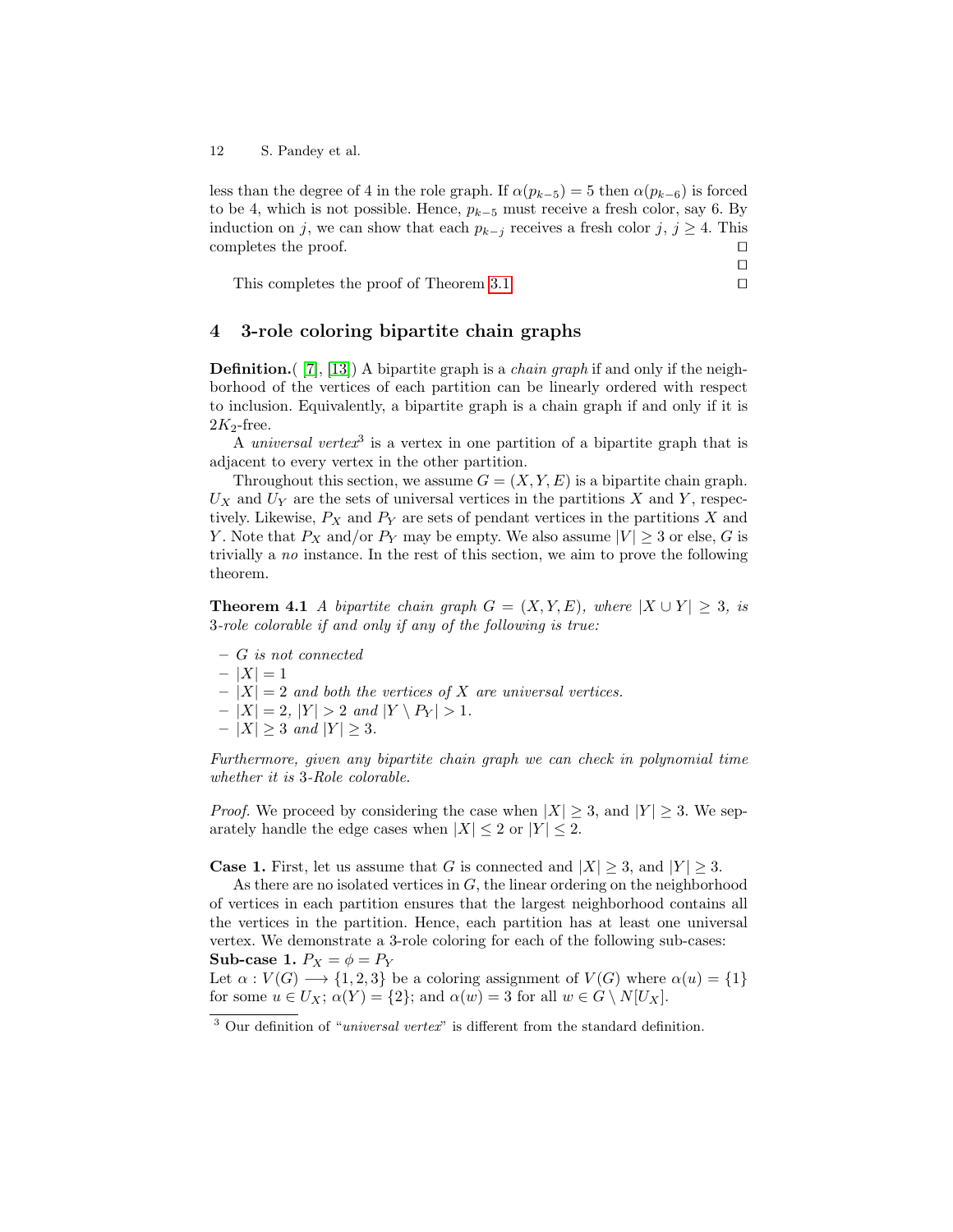**Claim.**  $\alpha$  is a valid role-coloring of G.

*Proof.* The vertices in Y form the neighborhood of  $U_X$ , and  $\alpha(Y) = \{2\}$ . Each vertex in Y has a neighbor of color 1. Since there are no pendants in  $G$ , each of them has at least one other neighbor in  $X$ . This ensures that each vertex colored 2 has a neighbor colored 3.  $\Box$ 

**Sub-case 2.**  $P_X \neq \phi$ , and  $P_Y = \phi$ 

**Claim.** The unique neighbor of a pendant in  $P_X$  must be a universal vertex. Moreover,  $|U_Y|=1$ .

*Proof.* Let  $v \in P_X$  and let  $u \in Y$  be its unique neighbor. If u is not a universal vertex, then there exists a vertex  $x$  in  $X$ , that is not adjacent to  $u$ . However, since no isolated vertices exist in  $G, x$  must be adjacent to some other vertex in  $G$ , say y. Therefore,  $(x,y)$  and  $(u,v)$  induce a  $2K_2$  which contradicts the assumption that G is a bipartite chain graph. Suppose that  $|U_Y| \geq 2$ . Then every vertex in X would have degree at least 2. This contradicts our assumption that  $P_X \neq \phi$ .  $\Box$ 

Now, we define the role coloring of vertices in G as follows:  $\alpha: V(G) \longrightarrow$  $\{1,2,3\}, \alpha(v) = 1$ , for all v in Y;  $\alpha(w) = 2$ , where  $w \in U_X$  and  $\alpha(X \setminus \{w\}) = 3$ . Every vertex colored 1 is adjacent to the vertex colored 2 (that is  $w$ ) and at least one vertex colored 3. Thus,  $\alpha$  is a valid role-coloring of G.

Sub-case 3.Pendants occur in both the partitions.

$$
Claim. |U_X| = |U_Y| = 1
$$

*Proof.* Follows from the previous claim in Case 2.  $\Box$ 

Let u and v be the universal vertices in  $X$  and  $Y$ , respectively. We first assume that  $N(u) \cup N(v)$  does not induce an independent set. Let  $alpha : V \longrightarrow \{1, 2, 3\}$ be a role coloring of  $G$ , as before.

In this case,  $\alpha(P_X \cup P_Y) = \{1\}$ ;  $\alpha(u) = \alpha(v) = 2$ ;  $\alpha(G \setminus \{\{u\} \cup \{v\} \cup P_X \cup P_Y\})$  $P_Y$ }) = {3}. Therefore, every vertex colored 1 is adjacent only to vertices colored 2. The two vertices colored 2 are adjacent to all the vertices in each partition and hence adjacent to both 1 and 3. Since the neighborhood of  $u$  and  $v$  do not form an independent set, at least one vertex in each partition is not a pendant. Hence, there are vertices colored 3 which are adjacent to each other and the universal vertices and  $\alpha$  is a valid role coloring of G.

Now, suppose that  $N(u) \cup N(v)$  is an independent set. Then,  $|N(u)| \geq 2$ and  $|N(v)| \geq 2$ , as each partition has at least 3 vertices. Define the role coloring as:  $\alpha(u) = \alpha(v) = 2$ . Color any one neighbor each of u and v with the color 1 and another neighbor with the color 3. The remaining vertices can be arbitrarily given the colors 1 or 3.  $\alpha$  is a valid role coloring of G, in this case too.  $\Box$ **Case 2.** Now we deal with the case where either  $|X| \leq 2$  or  $|Y| \leq 2$ . We first consider the case where  $|X| = 2$  and  $X = \{u, v\}.$ 

Claim. G is 3-role colorable if both the vertices in X are universal.

*Proof.* Here both u and v are universal vertices. Assign color 1 to u, color 2 to v and color 3 to vertices of Y. The role graph is defined as  $R = (\{1, 2, 3\}, \{(1, 3), (2, 3)\})$ .  $\Box$ 

Now, suppose that u is not universal. If  $|Y| = 2$ , then G is a no instance as  $P_4$  is not 3-role colorable. Henceforth, we assume that  $|Y| > 2$ . Let  $Y = P_Y \cup T$ where  $T$  is the set of vertices of degree two.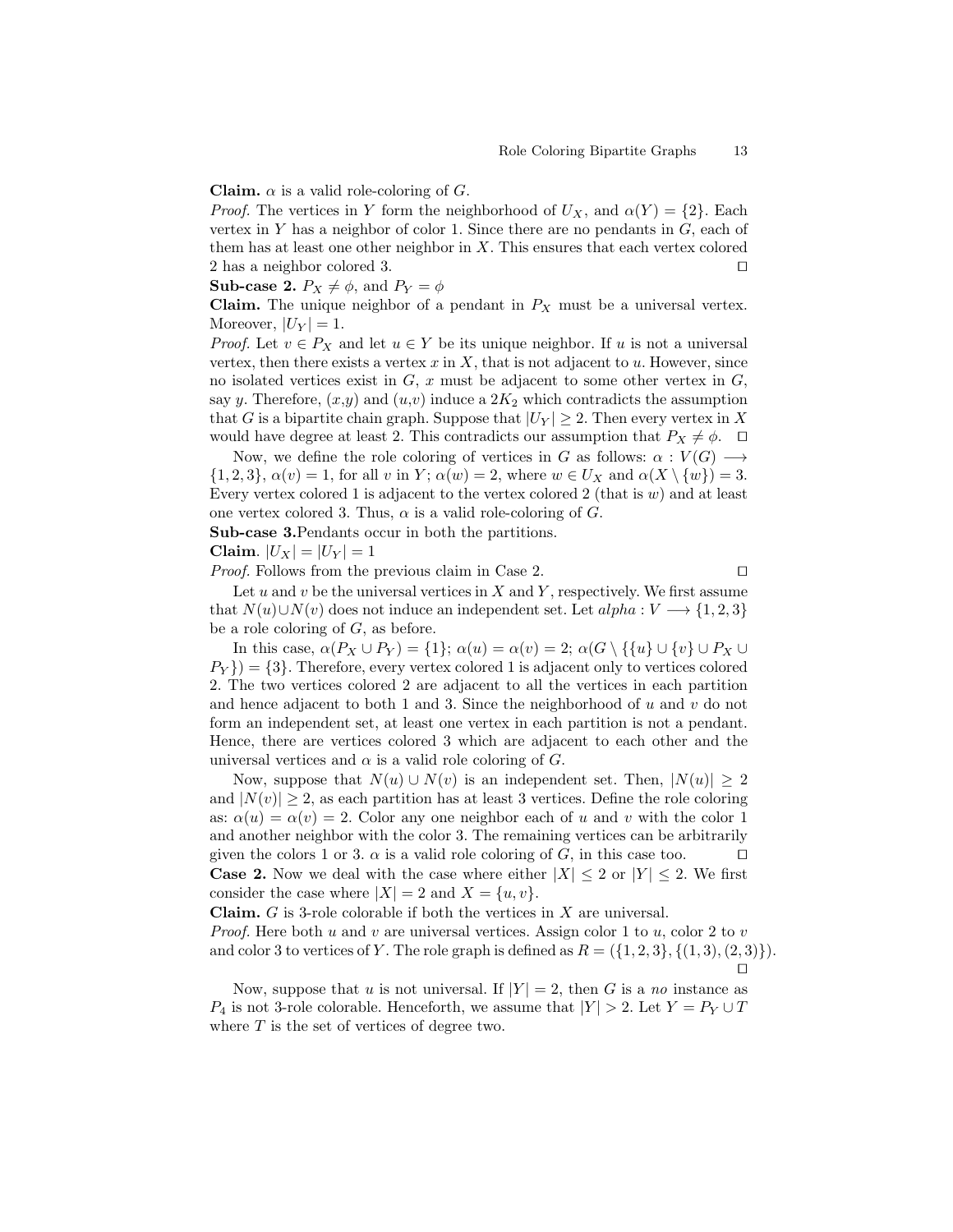**Claim.** If  $|U_X| = 1$  then G is 3-role colorable if and only if  $|T| \geq 2$ . *Proof.* Assume that  $u \in X$  is universal and v is not. Then,  $P_Y$  is not empty. Let  $\alpha(a) = 1$ , for some  $a \in P_Y$ . We cannot assign 1 to u, due to the connectivity constraint of the role graph. Let  $\alpha(u) = 2$ . So  $(1, 2) \in E(R)$  where R is the role graph corresponding to  $\alpha$ .

We prove the forward direction, by proving the contrapositive. Suppose that  $|T| < 2$ .  $T \neq \phi$  because G is connected. Hence,  $|T| = 1$ . Let  $t \in T$ . If possible, let  $\alpha(v) = 1$ . It forces  $\alpha(t) = 2$  which forces some vertex in  $P_Y \setminus \{a\}$  to have color 2 as for  $\alpha$  to be consistent, u needs a neighbor colored 2. However, the color 2 cannot be assigned to a pendant, as  $deg_G(u) \geq deg_R(\alpha(u))$ ,  $\forall u \in V(G)$ .

So let  $\alpha(v) = 2$ . If  $\alpha(t) = 1$ , it forces all vertices in  $P_Y$  to get color 1. This contradicts the assumption that  $\alpha$  is a 3-role coloring assignment. If  $\alpha(t) = 2$ , it forces the role graph to have a single vertex labeled 2, with a self loop which contradicts the fact that  $(1, 2) \in E(R)$ . If  $\alpha(t) = 3$ , it forces role graph to have just an edge  $(2,3)$  which is again a contradiction as  $(1,2) \in E(R)$ .

Therefore, let  $\alpha(v) = 3$ . Then,  $\alpha(t) \neq 1$ , as t is adjacent to vertices colored 2 and 3, but the degree of 1 is equal to one in R. Also,  $\alpha(t) \neq 2$ , as t has no neighbor colored 1. If possible, let  $\alpha(t) = 3$ . This is not a valid role coloring as  $\alpha(v) = \alpha(t) = 3$  but  $\alpha(N(u)) = \{3\} \neq \{2, 3\} = \alpha(N(b)).$  Hence if  $|T = 1|$ , then G is a no instance.

Conversely, suppose that  $|T| \geq 2$ . Let t' also belong to T. We define the role coloring as:  $\alpha(v) = \alpha(u) = 2$ ,  $\alpha(t) = 1$ ,  $\alpha(t') = 3$ . Also, color all vertices in  $P_Y$ with color 1 and all the remaining vertices in  $T$  with the color 3. It is easy to verify that this coloring is consistent with the role graph  $R = (\{1, 2, 3\}, \{(1, 2), (2, 3)\}).$  $\Box$ 

Now consider the case when  $|X| = 1$ .

**Claim.** G is 3- role colorable if  $|X| = 1$ .

*Proof.* As G is connected, thus  $v \in X$  is universal. Let  $\alpha(v) = 1$  and for a vertex  $w \in Y$   $\alpha(w) = 2$ . Assign color 3 to the rest of vertices in Y. It is easy to check that this coloring satisfies the role graph  $R = (\{1, 2, 3\}, \{(1, 2), (1, 3)\})$ .

We can argue symmetrically for Y.

Now we claim that a disconnected bipartite chain graph is always 3-role colorable if it has more than two vertices. Note that edges are present in at most one of the connected components of a disconnected bipartite chain graph, otherwise there will be a  $2K_2$ . So there are two cases, first when there is no edge in the bipartite chain graph. As we have assumed that there are at least three vertices, thus the graph is trivially 3-role colorable with an edgeless role graph. In the second case, one connected component has edges. In that case, color the connected component with edges using colors 1 and 2. This can be done as the graph is bipartite. Color rest of the isolated vertices with color 3. Note that this is a valid 3-role coloring with role graph  $({1, 2, 3}, ({1, 2})$ .

There are a finite number of cases for which  $G$  is 3-role colorable, and each case can be verified in  $\mathcal{O}(n+m)$  time. Hence, we can decide 3-ROLE COLORING on bipartite chain graphs in polynomial time.  $\Box$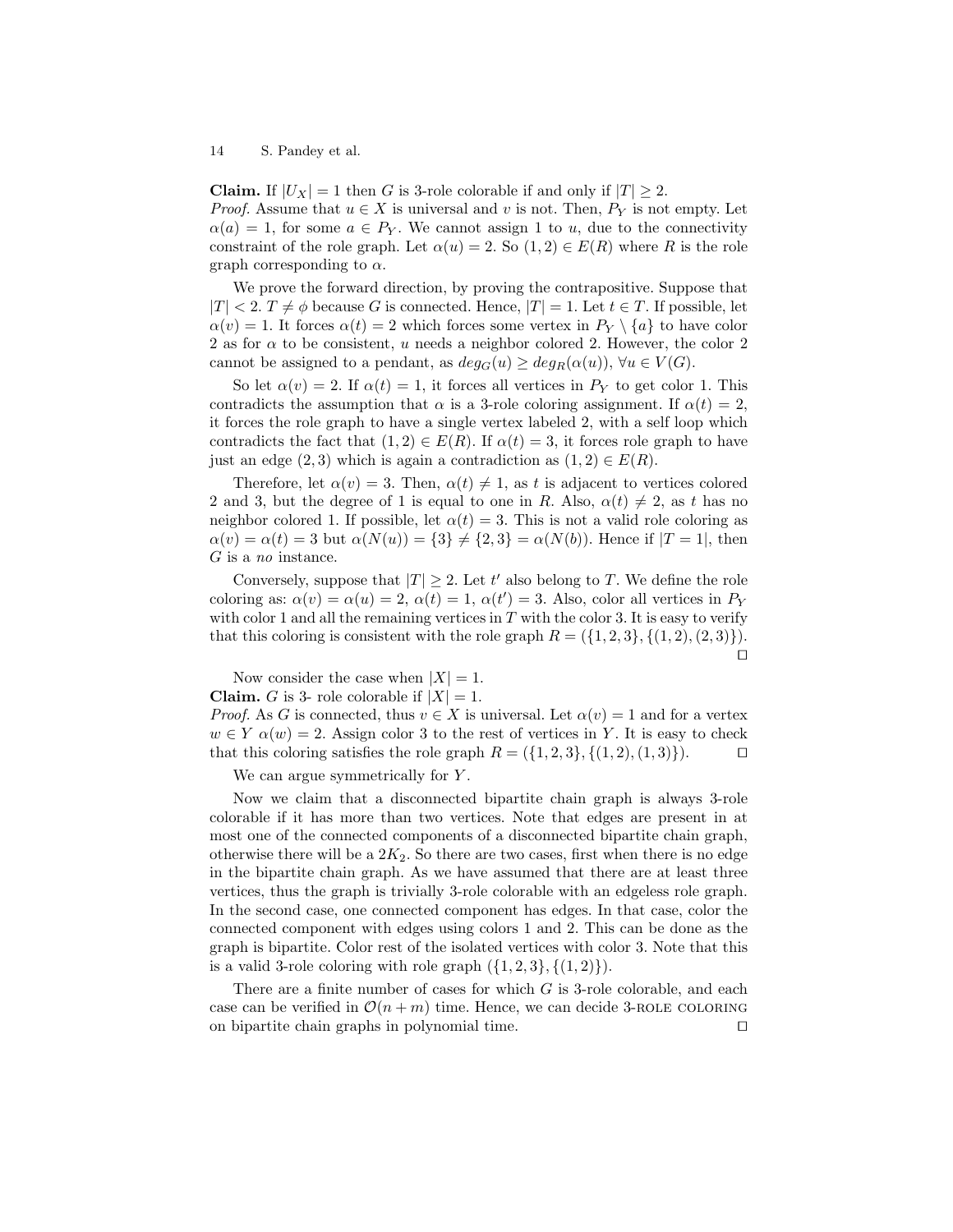### <span id="page-14-0"></span>5 Almost bipartite graphs

An "almost bipartite" graph is a graph that has a set of at most d vertices or d edges, d being a constant, which on deletion yield a bipartite graph. Here, we prove that 2-Role coloring is NP-complete on the class of almost bipartite graphs, even if  $d = 1$ .

<span id="page-14-2"></span>Theorem 5.1 2-Role coloring is NP-complete on the class of almost bipartite graphs.

Proof. We know from [\[4\]](#page-15-0) that given a connected bipartite graph G and a role graph  $R$  isomorphic to an edge with a self loop incident on one of its end points, deciding if G is 2-role colorable, is NP-complete. Thus, we show a reduction from this problem to 2-ROLE COLORING on almost bipartite graphs with  $d = 1$ . Refer to Figure [5.](#page-14-1)



<span id="page-14-1"></span>Fig. 5. Construction in Theorem [5.1](#page-14-2)

Let  $R = (V_R, E_R)$  be defined as  $V_R = \{1, 2\}$  and  $E_R = \{(1, 1), (1, 2)\}$ . Let G be a connected bipartite graph and let  $x \in V(G)$ . We construct G' from G by adding to it 3 vertices a, b and c and the edges  $(a, b), (a, c), (x, a), (x, b)$ . G' is not bipartite as it contains a triangle, namely, abx. It is 1 vertex (remove b) and 1 edge (remove  $(x, b)$ ) away from the bipartite graph G.

Suppose that G is a yes instance of R-ROLE COLORING. Then, it has a role assignment  $\alpha$ , with the role graph being isomorphic to R. Then we can extend  $\alpha$  to the vertices of G' as follows: If  $\alpha(x) = 1$ , then color a with 1 and b and c with 2. If  $\alpha(x) = 2$  then color both a and b with 1 and c with 2. Thus, G' has an R-role coloring and therefore a valid 2-role coloring.

Conversely, suppose that  $G'$  has a 2-role coloring  $\alpha'$ . First assume that  $\alpha'(a) = 1$ . If both x and b received the color 1, then b would only be adjacent to vertices colored 1. Thus, the role graph would be disconnected, as 1 could only be adjacent to itself. This is not possible as  $G'$  is a connected graph.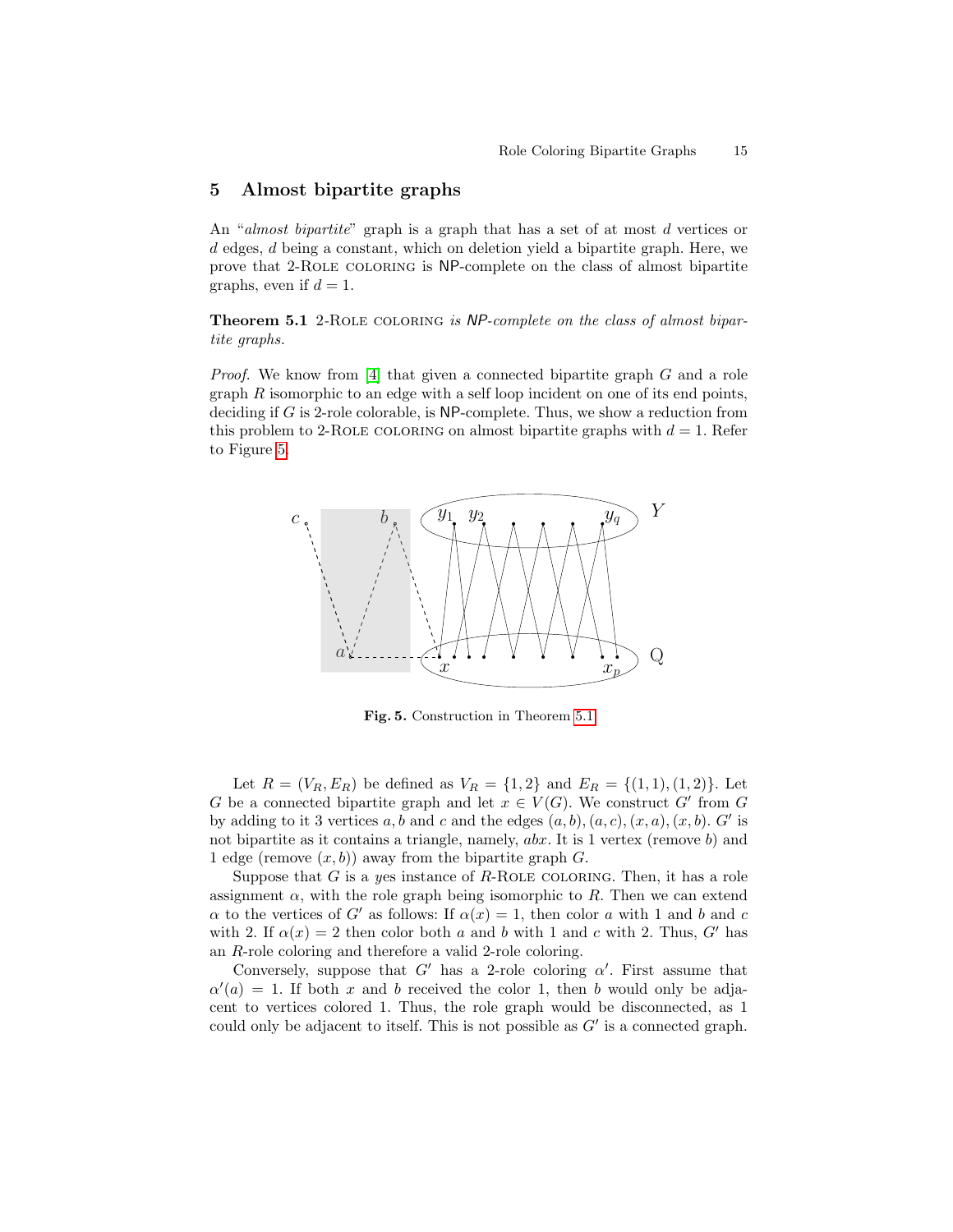Hence, at least one of them gets the color 2. Also,  $c$  gets color 2 as its degree is one, but the degree of 1 in  $R$  is two. Now, there are two possible subcases: Subcase 1:  $\alpha'(b) = 1$  and  $\alpha'(x) = 2$ .

Any other neighbor y of x in  $G'$  must be colored 1. As per the assignment  $\alpha'$ , y must have a neighbor colored 1 and another neighbor colored 2. Therefore,  $\alpha'$ restricted to  $G$  is an  $R$ -role coloring, and  $G$  is  $R$ -role colorable.

Subcase 2:  $\alpha'(b) = 2$  and  $\alpha'(x) = 1$ 

Suppose that all the other neighbors of x in  $G'$  are colored 2. Those neighbors would, in turn, be adjacent to vertices colored 1 in the partition of  $x$ . These vertices colored 1 must obey the coloring  $\alpha'$ , and have neighbors of both the colors 1 and 2. Once again, restricting  $\alpha'$  to G, gives an R-role coloring of G, showing that  $G$  is  $R$ -role colorable.

Symmetrically, if  $\alpha'(a) = 2$ , the role graph is again isomorphic to R. Hence, if  $G'$  has a 2-role coloring it has an R-role coloring and therefore G is R-role  $\Box$ colorable.  $\Box$ 

## 6 Conclusions

We have proved that k-ROLE COLORING, for a fixed  $k \geq 3$ , remains NP-complete even when restricted to the class of bipartite graphs. We have also shown that 2- Role coloring, which is polynomial time solvable on bipartite graphs, becomes NP-complete on graphs that are a constant number of vertices or edges away from bipartite graphs. From the viewpoint of parameterized complexity, it means that 2-ROLE COLORING, when parameterized by the distance  $d$  from a graph class, is para-NP-hard on graphs that are d-away from bipartite graphs. To the best of our knowledge, this parameter has not been explored with respect to Role coloring, before. This opens avenues for further research.

On a subclass of  $2K_2$ -free graphs, i.e, bipartite chain graphs, we have shown that 3-Role coloring can be solved in polynomial time. However, the complexity of k-ROLE COLORING, for  $k=2$  and 3, is open on general  $2K_2$ -free graphs.

#### Acknowledgements

The authors would like to thank Professor Venkatesh Raman for his invaluable comments.

#### References

- <span id="page-15-2"></span>1. Cai, L.: Parameterized complexity of vertex colouring. Discrete Applied Mathematics  $127(3)$ ,  $415 - 429(2003)$
- <span id="page-15-3"></span>2. Diestel, R.: Graph Theory. Springer-Verlag (2005)
- <span id="page-15-1"></span>3. Dourado, M.C.: Computing role assignments of split graphs. Theor. Comput. Sci. 635, 74–84 (2016)
- <span id="page-15-0"></span>4. Fiala, J., Paulusma, D.: A complete complexity classification of the role assignment problem. Theor. Comput. Sci. 349(1), 67–81 (2005)